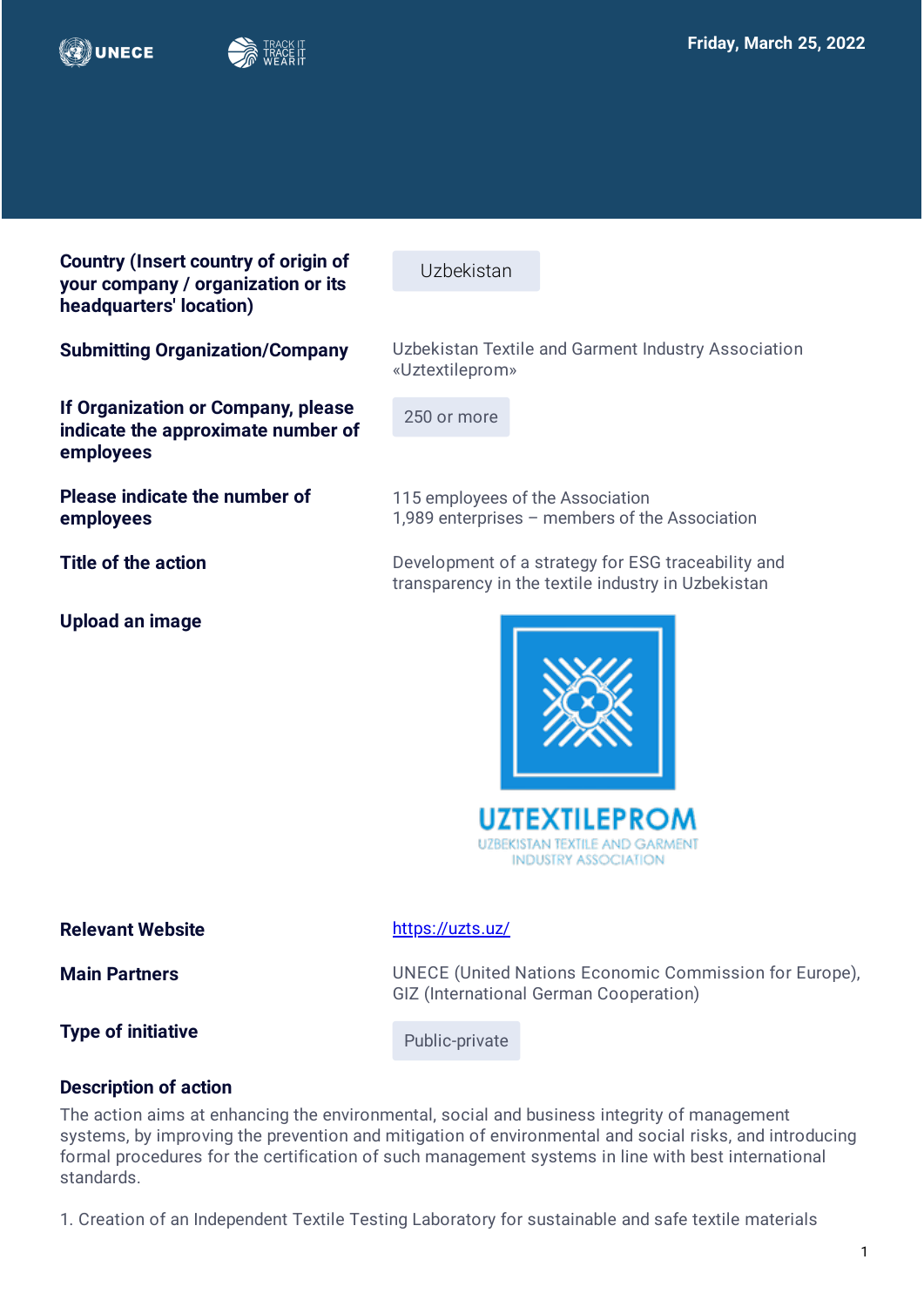testing (e.g Oeko-Tex testing) (the list of equipment and necessary tests is already developed in line with the requirements in international laboratories). That is necessary due to the fact that standards provide information about the social and environmental performance of the product, including information about the supply chain. When consumers purchase labelled or certified products, they are sufficiently convinced that they are buying sustainable, environmentally friendly, safe or high-quality products;

2. Organization of educational workshops and seminars, and qualification development trainings for enterprise's specialists on the topic of sustainability, green, circular economy, transparency with knowledge and skills transfer both locally and internationally;

3. Development of an action plan for straightening ESG (Environment, Social, Corporate Governance) traceability and transparency (TT) in the textile industry in Uzbekistan;

4. Establishment of a multi-stakeholder advisory board for ESG (TT) in Uzbekistan (which will include industry actors of different levels).

| <b>Traceability &amp; Transparency</b>                                                                                                                                            |                                |
|-----------------------------------------------------------------------------------------------------------------------------------------------------------------------------------|--------------------------------|
| Norms and standards                                                                                                                                                               | <b>Awareness and Education</b> |
| Objective (max 200 words): Enhance industry's<br>capacity and skills to meet ESG requirements and<br>standards for textile value chains.                                          |                                |
| Commitments (max 200 words): Support industry<br>actors to achieve such objective.                                                                                                |                                |
|                                                                                                                                                                                   |                                |
| Value Chain Scope: From raw material production<br>through processing until the product is finished<br>(retailing and branding, post-consumption activities<br>are not included). |                                |
|                                                                                                                                                                                   |                                |

## **Timeframe and/or milestones for the action**

To implement over a period of time until the end of 2024

## **Reference instruments and sources used**

Implementation of international standards for textile enterprises stimulates the development of trade relations between countries, removing barriers to international trade, and has a positive effect on the evolution of business in the framework of improving the management and control system. An increase in the number of enterprises that have received international standards leads to a positive impact on labor protection, the environment, more efficient use of raw materials and energy resources, regulation of requirements for storage, packaging, labeling, and transportation of products.

Reference standards which should be included in the action plan are the following:

- safe and organic textile («Oeko-Tex Standard 100», «OCS», «GOTS»)
- business social compliance standards («BSCI», Sedex»)